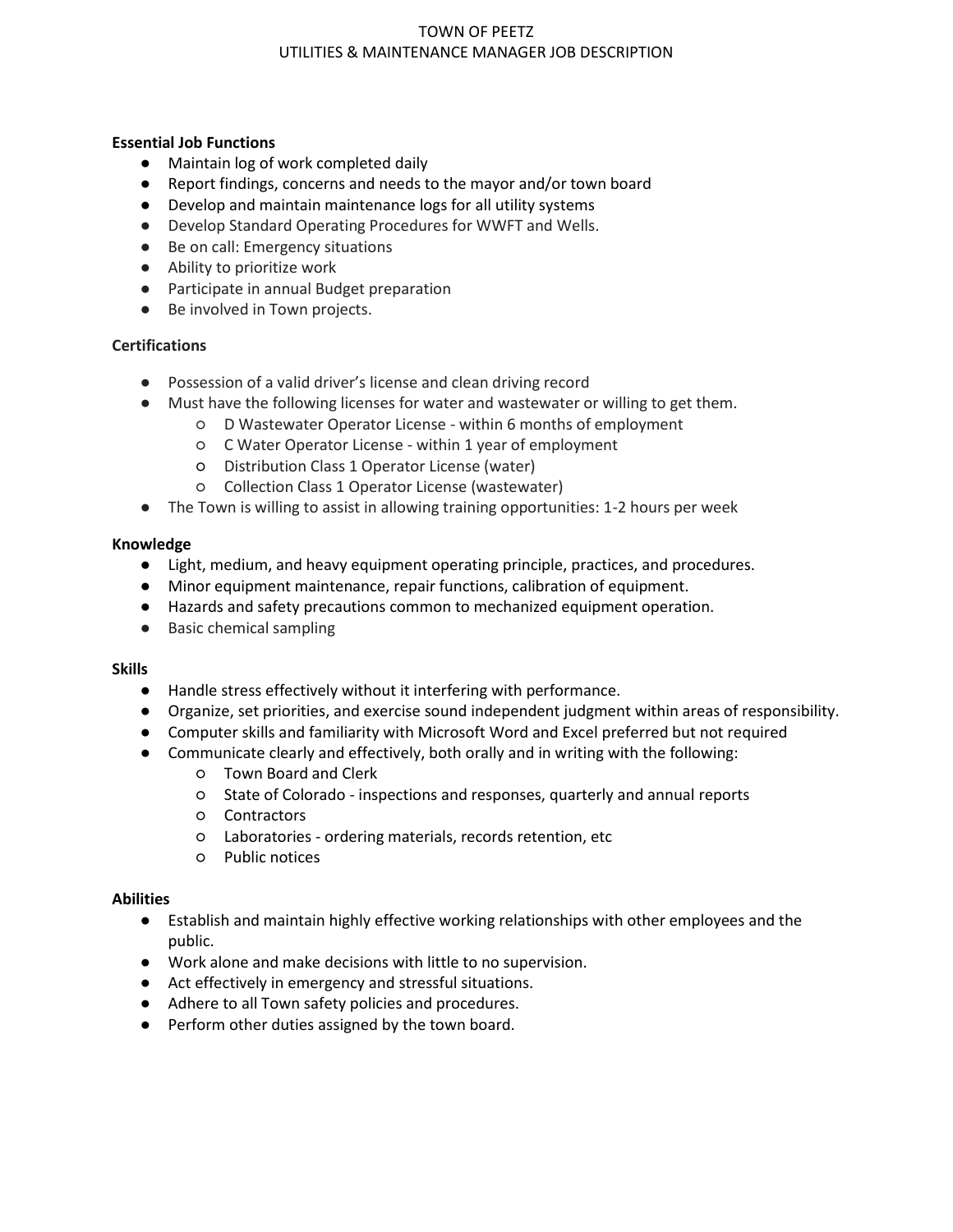# TOWN OF PEETZ UTILITIES & MAINTENANCE MANAGER JOB DESCRIPTION

## **Physical requirements:**

- May be required to work non-traditional working hours which include weekends, holidays, and nights.
- The employee is frequently required to sit, stand, walk, run, talk and hear.
- The employee is required to use hands to finger, handle, or operate objects, controls, or tools. Must be able to reach with hands and arms, climb or balance, stoop, kneel, crouch or crawl, and smell.
- The employee must be able to lift and/or move more than 50 pounds.
- Have NO medical limitations

### **Water**

- Weekly well checks include monitoring chlorinator and chlorine in water
- Water sampling and testing yearly, quarterly or monthly as determined the state
- Annual backwash of arsenic media
- Monitor water issues in town and contact contractors as needed
- Complete all required reporting to the state on time
- Manage all state required programs lead/copper, backflow prevention, storage tanks, & any other programs not listed
- Maintenance of the irrigation system and watering of the park
- Locate water lines for Colorado 811 (dig line)

#### **Sewer**

- Daily/Weekly system checks includes screen cleanings
- Maintain flow checking records
- Switch ponds on an as needed basis.
- Mow and weed control at lagoon site.
- Maintain fencing and signs at the lagoon site.
- Monitor sewer issues and contact contractors as needed.
- Locate sewer lines for Colorado 811 (dig line)

## **STREETS**

- Grade streets on a regular basis
- Maintain alleys to keep clear from weeds and debris. It may also be necessary to keep the alleyways clear from tumbleweeds and trash that is blown into them
- Drainage areas need to be maintained to allow the water and melting snow to adequately drain
- Street signs need to be maintained and repaired when damaged
- Mowing of ditch areas, alleyways, East Main Street and town properties
- Spraying of weeds along streets and alleyways as needed
- Haul gravel to problem areas
- Snow removal from streets
- Maintain visibility of handicapped zones

## **BUILDINGS**

- Perform general maintenance as necessary for town properties both interior and exterior
- Report any needed maintenance to the Town Council when work needs to be contracted
- Remove snow from sidewalks in front of town properties as needed